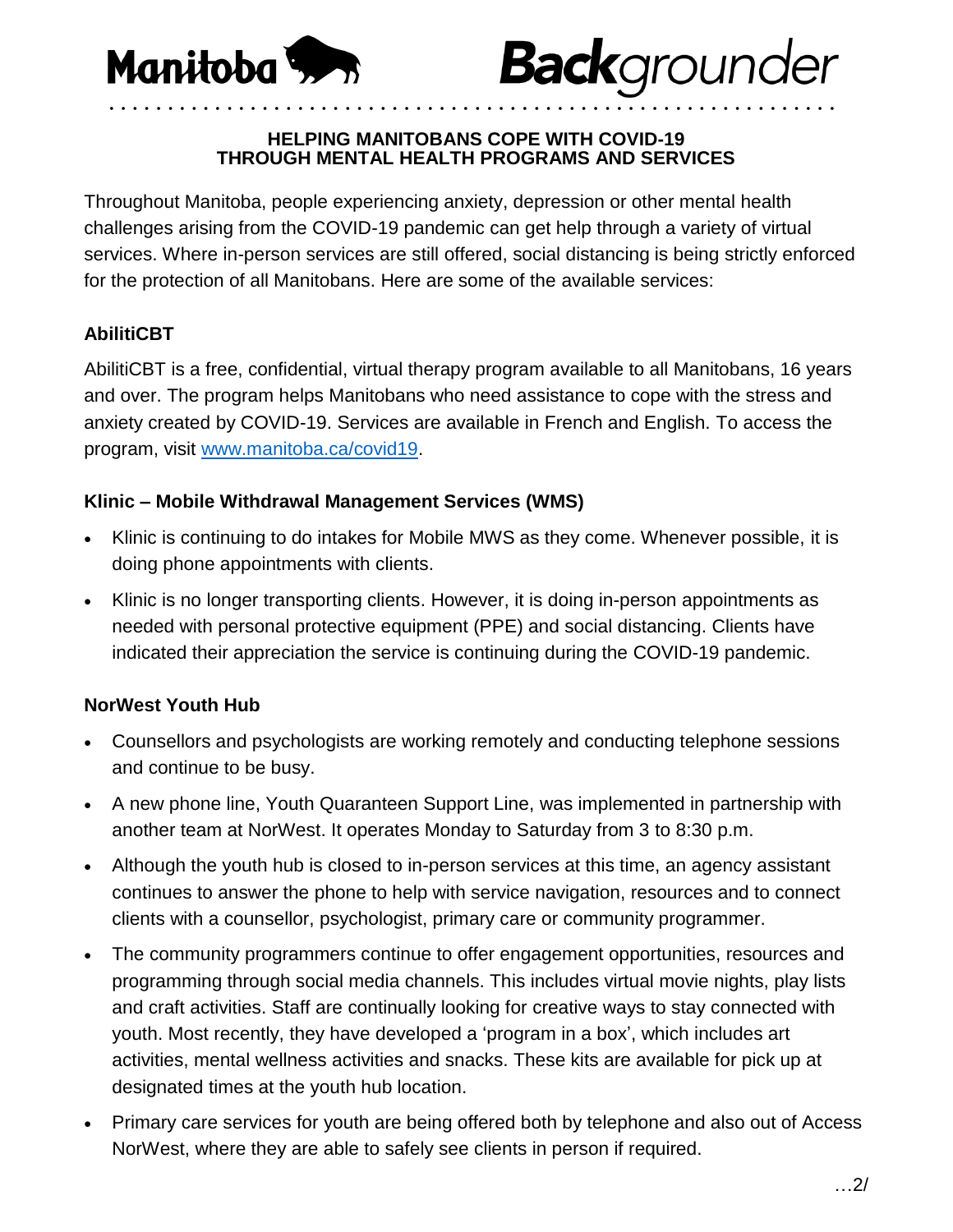# **Trauma Counselling Expansion**

Klinic

- Drop-in counselling sessions are being scheduled and conducted via phone. Due to reduction of individuals attending drop-in services, Klinic is redeploying counsellors to the crisis room as needed.
- Trauma counselling expansion sessions are being conducted over the phone.

### The Laurel Centre (TLC)

- TLC has developed procedures for therapists to provide services to clients remotely.
- Existing client are being offered phone and/or videoconferencing therapy sessions and crisis/support is also available to clients through email.

Many of the therapists are coming into the office one or two days a week and working from home the remaining day (no more than four staff are on site on any given day). Other staff are working from home full time.

### **Women's Bed Expansion (BHF only)**

- Work has been done to create more space between residents.
- Additional handwashing stations are available.
- When possible, visitors are restricted from entering the facilities and residents are restricted from leaving.
- Nicorette gum is provided to residents who are self-isolating, so they do not have to go outside to smoke.
- Regular fever checks are being conducted.

#### **RAAM Clinics**

Crisis Response Centre

- Patients are offered telephone and virtual access to the RAAM clinic to increase social distancing and decrease crowding and line ups.
- Patients are screened at the main entrance via intercom.
- If the preliminary screen is positive, the patient moves to a secondary screen by a nurse, depending on acuity of presentation. Health Links and emergency care are alternatives.
- If the screen is negative, the patient can proceed per standard conditions.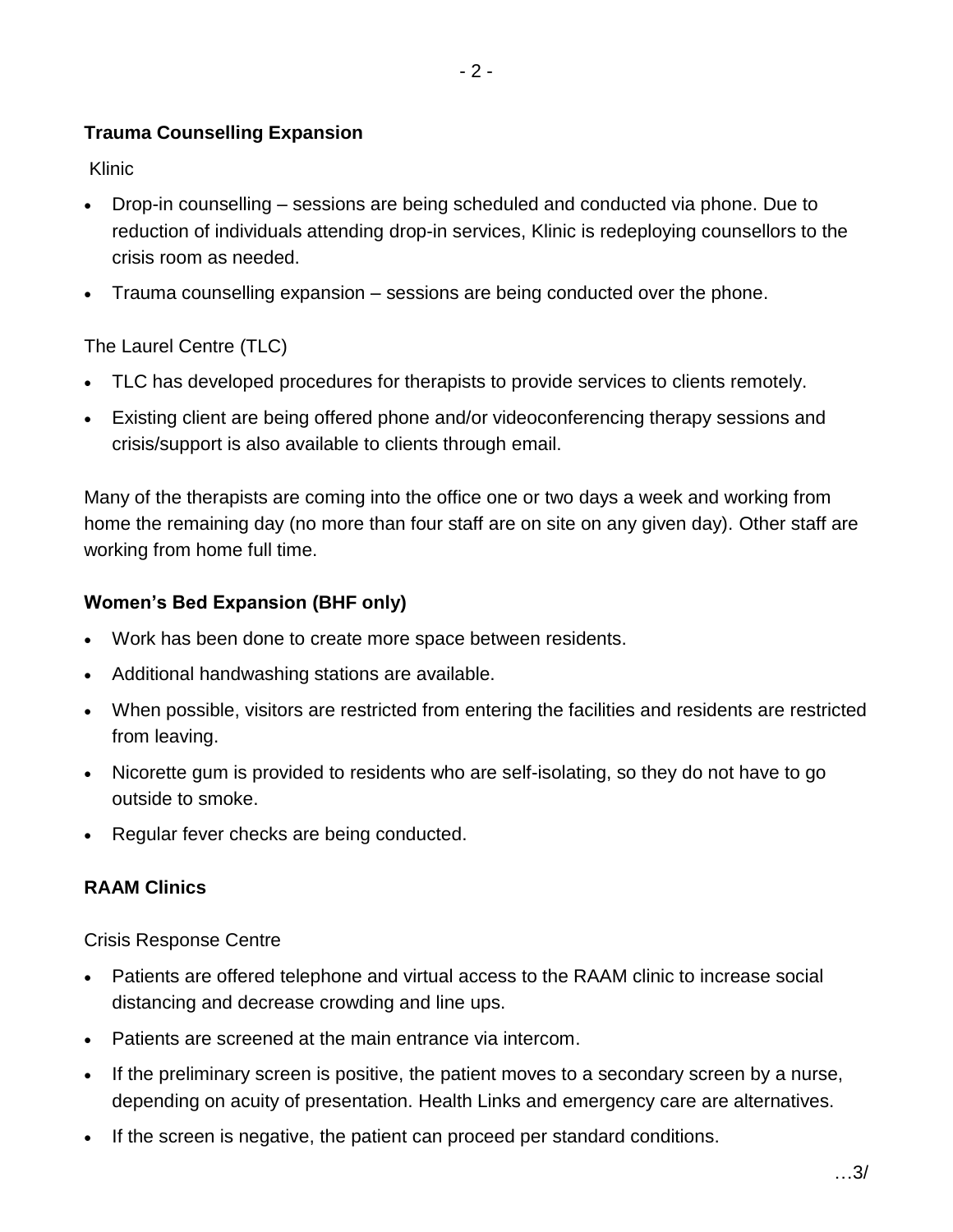- Face masks may be offered. Clients are directed to use hand sanitizer upon entry.
- There is a maximum of four patients allowed into the clinic at once.
- Individuals supporting RAAM patients are not allowed in, but are offered to connect via telephone or virtual access including Zoom.
- Telephone and virtual access has been well used.

## River Point Centre AFM

- The front door is locked. Patients are buzzed in one at a time.
- A nurse completes a screen.
- Patients are directed to wash hands with soap and water in the bathroom.
- Chairs are labelled and tape is used to indicate social distancing.
- Areas are regularly wiped down.

#### Selkirk

- For followups, patient contact occurs in advance of the appointment to complete a screen. Patients are re-screened when they arrive.
- Sign-in processes are posted.
- Social distancing is strictly maintained.
- Selkirk's system does not support mobile video conferencing applications (e.g., Zoom).
- The processes are consistent with the rest of the region.

## Thompson

- The clinic screens in advance on the phone.
- All areas are regularly sanitized. Clinic rooms are sanitized between appointments.
- Tape is on the floor to indicate social distancing.
- A table is placed to ensure social distancing with reception.
- Screening is completed and clients are directed to wash their hands.
- Patients who exhibit symptoms are directed to an isolation room and later escorted for additional screening.